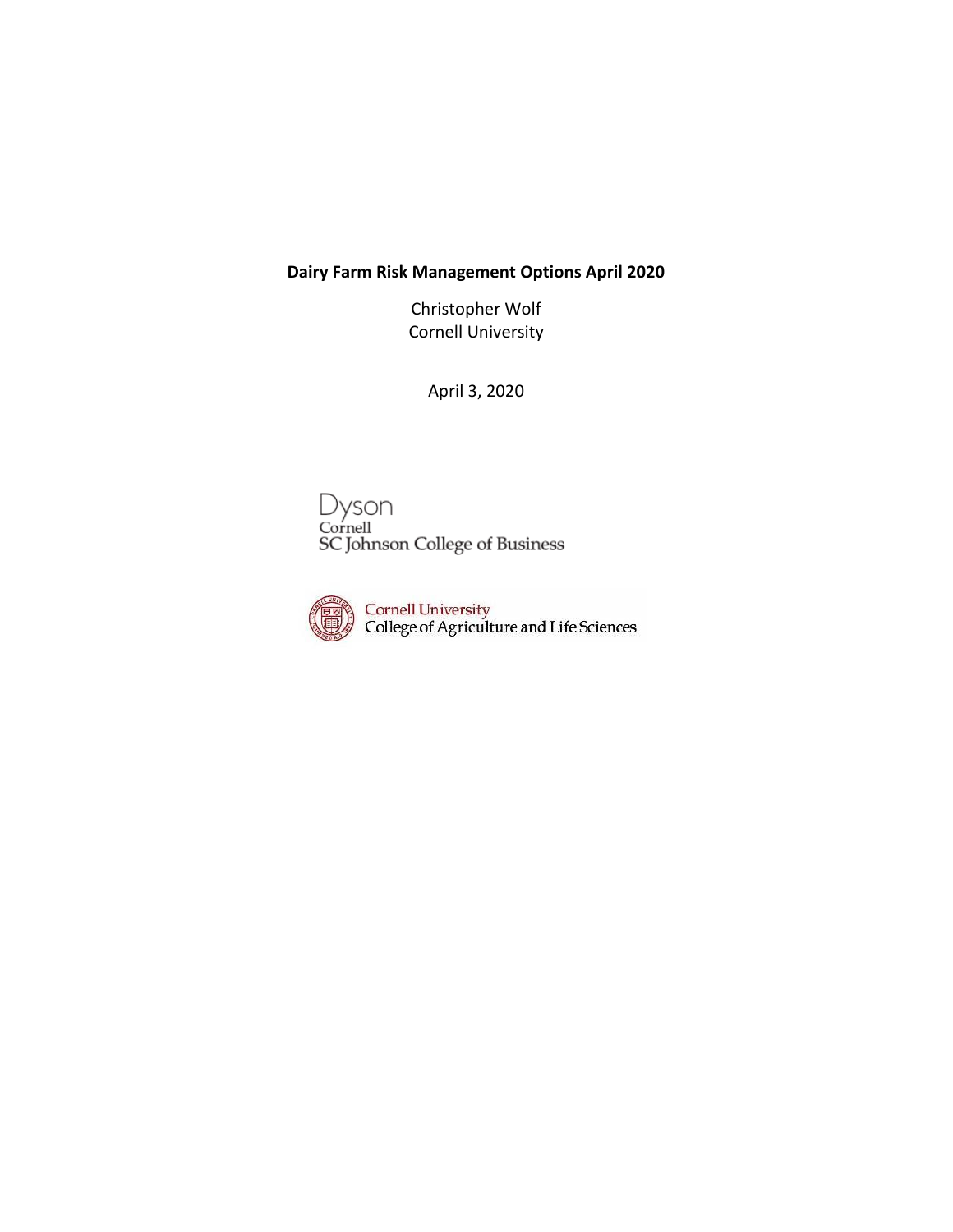### **Dairy Farm Risk Management Options April 2020**

It would be an understatement to say that the current economic environment is one of uncertainty. The dairy markets are no exception. On January 22, futures contract Class III milk price was between \$17.75 and \$18.25/cwt from February through December 2020. Class IV futures were between \$17 and \$18.50/cwt. The resulting expected average margin from the DMC program was \$10.86/cwt for 2020. The market fundamentals at that point in time very much supported a good farm milk price year with slow growth in the major exporting countries, a healthy economy, and more positive trade prospects. As of Friday, March 27 Class III futures were between \$13.90/cwt (May) and \$15.51/cwt (September). Dairy product and class prices continued to drop the following week.

With this rapid shift on prices, many questions are being asked about what options farms might have available to protect themselves from negative price changes. Milk price risk management options for US dairy farmers includes the Dairy Margin Coverage (DMC) program, crop insurance programs including Dairy Revenue Protection (Dairy RP), as well as cooperative options and futures and options contracts.

## **Dairy Margin Coverage Program**

The DMC program is a program administered by the Farm Service Agency. DMC is the second incarnation of the Margin Protection Program (MPP) that was modified in the 2018 Farm Bill. The program uses a national income over feed cost estimate calculated using the US All Milk Price as well as the NASS US corn price, supreme alfalfa hay, and Central Illinois soybean meal price

Sign up for 2020 DMC coverage took place from October into December 2019. Some producers signed up for 5 years of coverage (2019-2023) and took a discounted premium. From the enrollment data, of the 28,000 or so herds with a production history 13,000 signed up for 2020. Some of these did so at the \$4/cwt margin level. Nationally, 11,000 herds enrolled for 2020 at \$9.50/cwt level covering 28.3 billion pounds of milk (about 12.8% of expected milk production). For New York, 683 herds enrolled at \$9.50/cwt (17.6% of herds). 15.12 billion pounds of New York milk were enrolled at \$9.50/cwt for 2020 representing 10.25% of 2019 milk production.

The DMC average margin on March 27 was \$8.33/cwt for 2020. Actually, that margin did not look so bad in a longer historical context but that is still a loss of \$2.50/cwt in projected income over feed margin in 9 weeks and it does not reflect the deep financial hole many producers find themselves in following the last few years of poor returns. DMC payments are projected to be \$2.95/cwt in June but that will be for a maximum of 4,167 cwt so the monthly payment would exceed \$12,000 prior to netting out the premium.

Expected 2020 DMC payments as of Friday, March 27 on 5 million covered pounds of milk production at \$9.50/cwt totaled just shy of \$60,000 even when netting out the \$0.15/cwt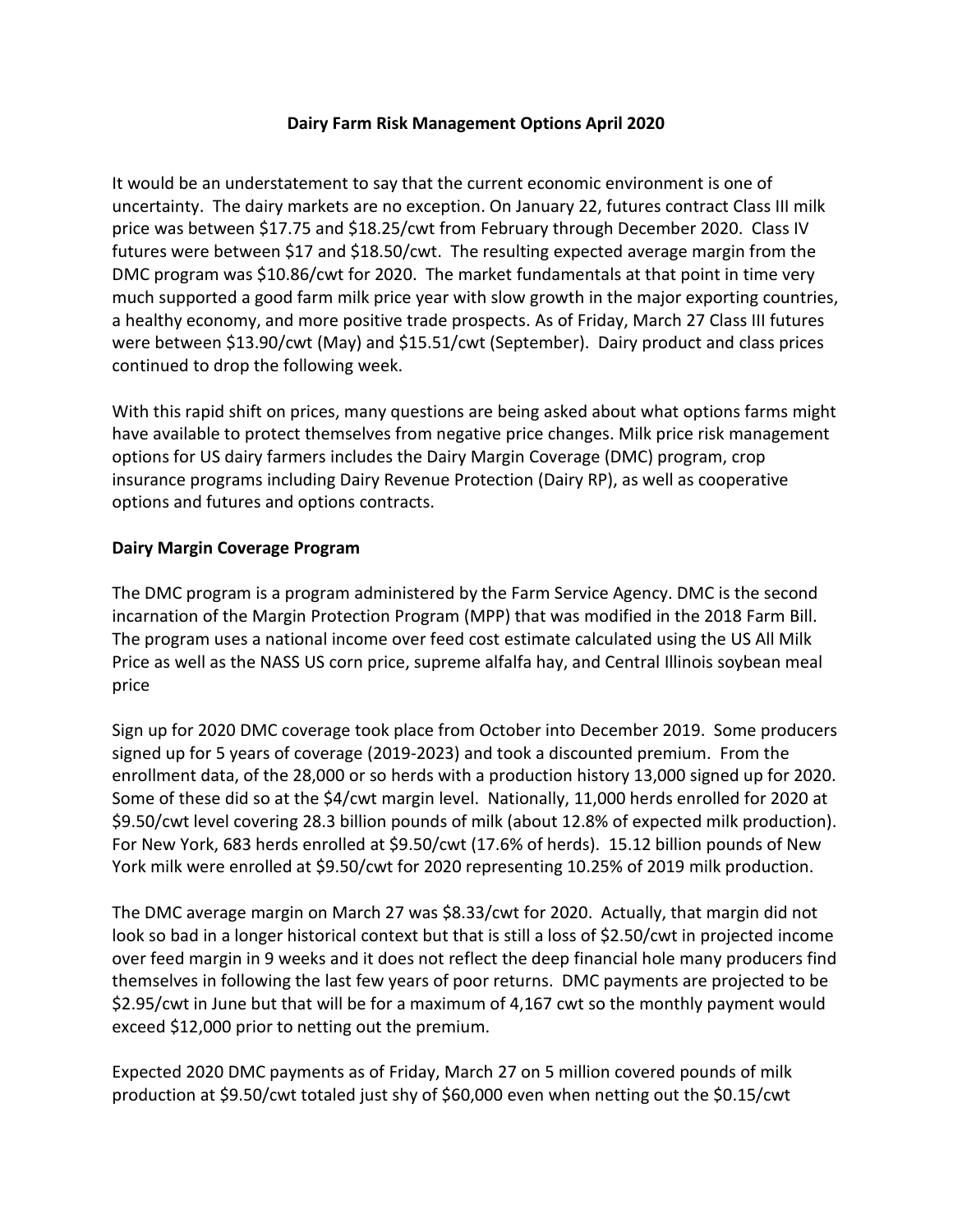premium (UPDATE: As of April 1 the total was now in excess of \$90,000 but this depends on actual milk and feed prices in future months). The futures markets is currently predicting a bit of a recovery in margins in the fall months with payments ending. Should COVID-19 continue, it seems likely that may deteriorate resulting in a higher payments. Depending on the farm size and financial situation, the expected DMC payments may be very useful. If producers are not signed up for DMC in 2020, at this point it is no longer an option. Perhaps lawmakers will reopen DMC enrollment for 2020 but that remains to be seen.

General information about DMC is at:

## <https://www.fsa.usda.gov/programs-and-services/dairy-margin-coverage-program/index>

A very useful tool to examine expected DMC margins and probabilities of triggering by margin protected is available at:

## <https://dairymarkets.org/MPP/Tool/>

The values for expected DMC margins are updated with each trade day. Using this information, farms can assess the expected payments and assistance for 2020.

#### **Dairy Revenue Protection Insurance**

Dairy-RP is an insurance program administered by the USDA-Risk Management Agency. It allows producers to cover milk price using Class III or Class IV milk prices by quarter based on current futures contract prices. Producers can cover up to 95 percent of the average quarterly milk price with subsidized premiums. Butterfat and protein components may also be covered using this program which may be desirable to producers with high herd tests.

As of the end of January about 3 billion pounds of milk were covered for 2020 under Dairy-RP which is about 1.5% of expected annual total. At the present time, the decision to lock in those prices looks brilliant. Unfortunately, it makes less sense to lock in prices where they are currently are at as would be considerably below costs of production for most farms and may be near the bottom. Are we at (or near) the bottom? In the nearby months, there are few opportunities at the current time that will excite dairy farmers. \$12.60/cwt Class III is very low—the last time milk prices were at this level was October 2009. For Dairy-RP, it would appear there might be opportunities in the first or second quarter of 2021. Of course, that is of little use for short-run but may limit risk if uncertainly continues over the year. Interested farm managers should monitor the futures prices for opportunities. If the virus is short-lived, markets may recover with more typical economic activity.

Dairy futures and options prices are available at:

<https://www.cmegroup.com/trading/agricultural/dairy/>